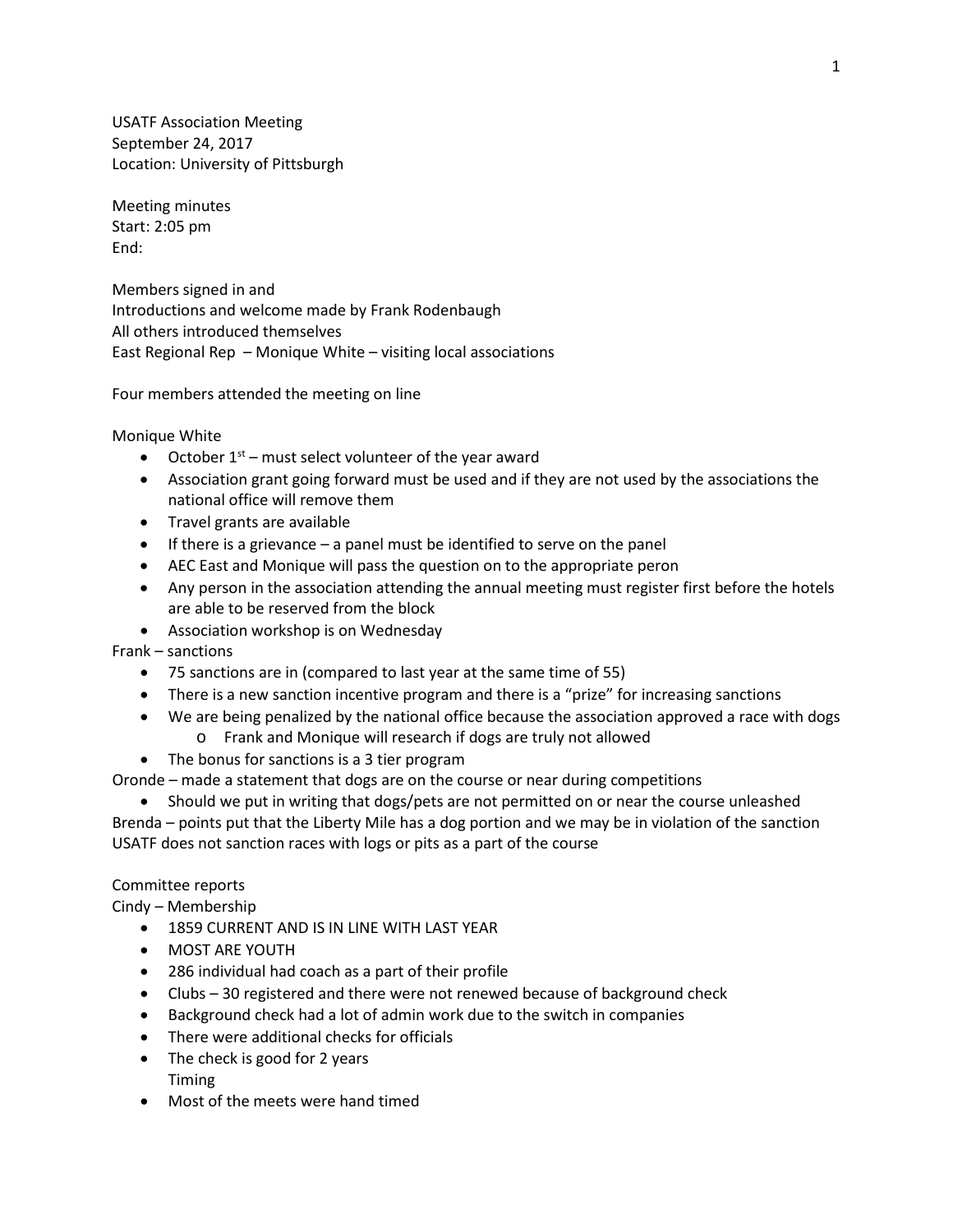- There were networking issues
- All equipment is tested each week before the meet
- The association has a new computer
- We still need people to learn the timing system and computers
- We need back up people to: hand time, work the finish line and start line
- The goal is to time our own regional meet the next time that we host (2019)
- We purchased 4 wind gauges they should be used manually for track and horizontal events
- Robert Williams how many members are youth 1474 are youth

Bruce Long – officials report

- We have 68 officials who are certified
- 18 masters
- 20 associations
- 9 apprentice
- We added clinics to try to recruit officials
- There are some officials who have not finished the background checks
- We purchased a 209 primer pistol to save on the cost of shells
	- o Idea taken form Mid Atlantic
- Two road races are looking for more officials
	- o Penguin and EQT race needs officials
- Officials who have contributed to the association throughout the year and this year they go to: Brenda Ansell and Craig Watts
- Bruce is handing out Pins

Marty question – the loss of apprentices is attributed to the age (college and/or high school) cannot afford the cost of paying for a shirt, background checks, join an association and we should look for some way to assist paying for them

A few Allegheny College students were certified in a different association Bruce Long - officials

• The national office is not certifying anyone younger than 18 years of age

Frank Rodenbaugh

• Officials memberships count toward the annual certification process

Monique White - notes that she is here to help the association remain certified and make sure that the paperwork is clear and in order by the annual meeting

If there are problems – contact Monique early for assistance

Mark Schwartz – Championships

- Open and Masters  $-2^{nd}$  year in a row an indoor championship was held
- John Papa did not charge for sharing the meet at Slippery Rock
- Outdoor there were 2 meets on the same weekend
	- o Open and masters association meet
	- o Combined events meet held at Slippery Rock 48 competed
- Jordon Geist competed in the world and junior meets
- Ayden Owens competed in 110 and 400 hurdles in junior
- Madison Wiltrout
- Evan Blaire shot and discus
- Nick Wolk won 5k in US juniors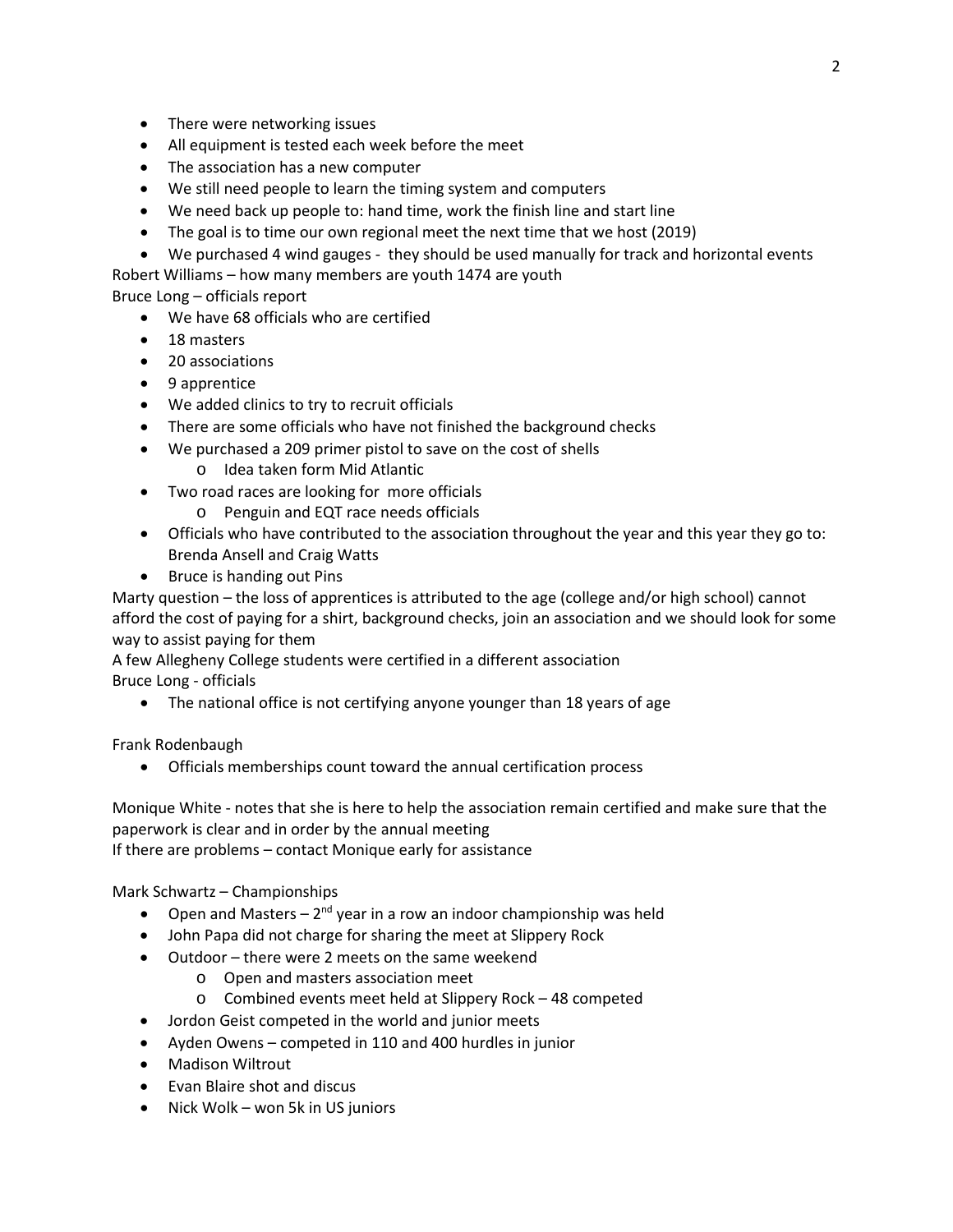- Combined north American meet this summer Joe Rupp
- Cindy will the same set up for this indoor season happen at Slippery Rock
- Oronde questioned how many is "some" when referring to people registered and compete Lake Erie Association who would compete in our association if it were held at Slippery Rock

Joe Sarver – Long Distance report

- $\bullet$  We have the 2<sup>nd</sup> annual EQT on schedule
- Joe received a call from the Altoona Trail runners about hosting a championship, but it is on hold
- The collegiate running championships is something that Joe would like to develop in our area
- If you run well enough in the collegiate series you may qualify for international competitions hosted by Steve Taylor

Chuck Davis

- Cal U associations \$15808.12
- Expenses
- Profit
- We saved on awards and program booklets
- Officials were fed differently to try to encourage more participation
- We have not sent out the honors awards selections and that is being revamped due to lack of participation with the on line voting
- The youth travel grant went unused last year and was established by Oronde Sharif
- The \$1 collected per youth meet went toward the grant
- Invoice have not been issued because Chuck's computer was down
- Cross Country season starts next Sunday
- We are hosting the association meet and regional meet
- It will not be held at the Cooper's Lake site
- Westmoreland County Community College
- Association November 12
- Regional meet November 19
- Joe Obeldobel asked if the forms are on line and the answer is yes

Robert Williams – cross country

- The course is ready, flat and fast
- The course maps are set for 2k, 3, and 5k is a preset course
- The price is a great deal for what we are getting
- There was much discussion about the need for tents
- We should have the tents for the region meet
- The new contract has been sent and is awaiting the signatures
- The tent is 20 x 20
- Locker rooms are available for use
- Restrooms are available inside the building
- Flagging the course will need volunteers
- Brian will have PDF files for the maps
- Cindy some supplies from the last region meet are in the shed

Noell Webb – Treasurer

- The report was handed out and posted on line
- Refer to the report for specific numbers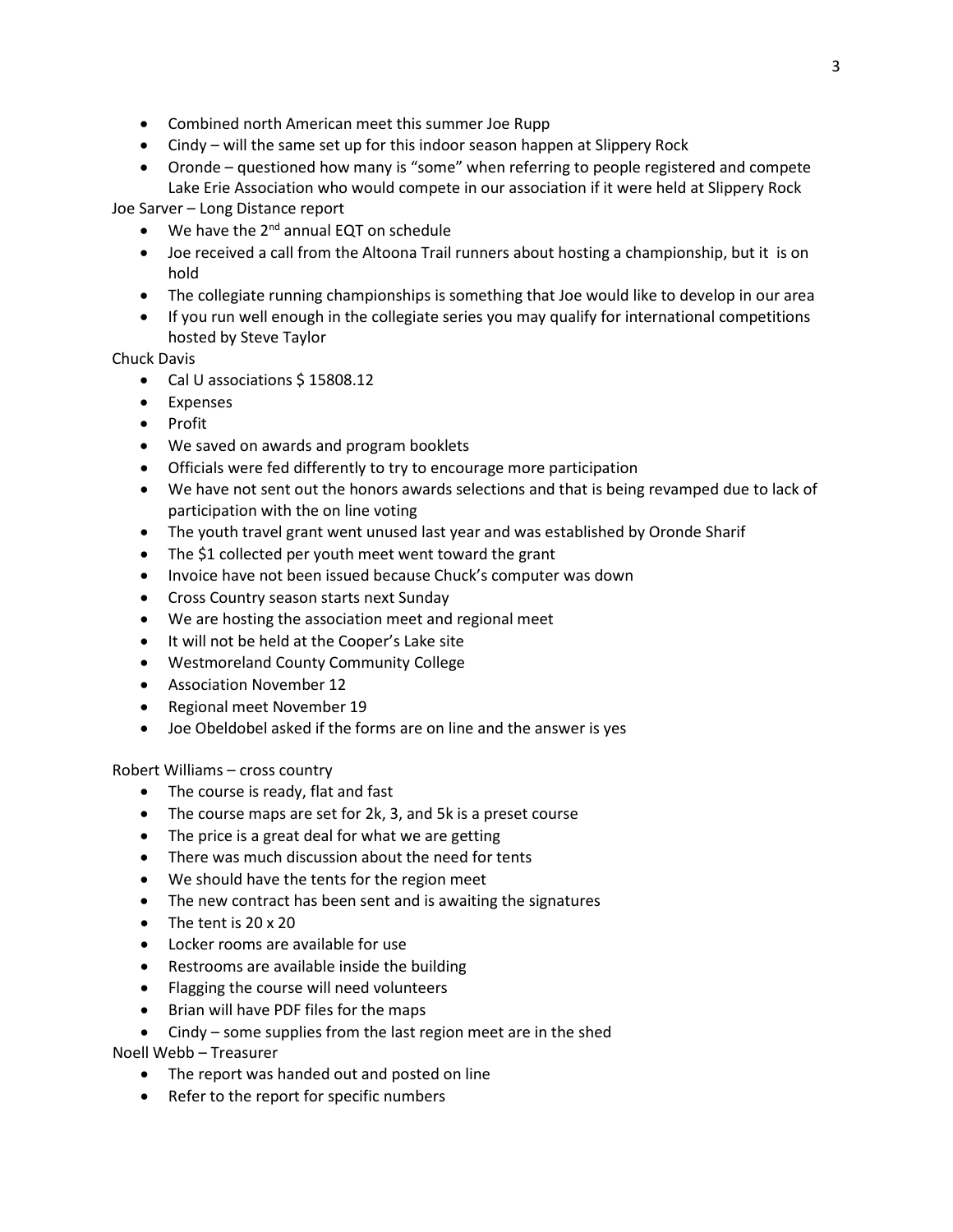- Officials income –
- Linda and Noell worked closely in putting together the categories
- Cindy marketing question
	- o The numbers should be higher for Tricia Myers response was they are included in a different category under business expenses (administrative marketing will move)
- Frank sanctions to usatf as income it may need to be moved
- Araina made a Recommendation keep marketing as a class account and add classes
- Linda a discussion will be had at the board meeting about an audit
	- $\circ$  Linda will look for some volunteers for the 2<sup>nd</sup> quarter of next year
	- o There were several comparisons done and our costs from year to year have increased
	- o There are things that have changed and we need to reevaluate those areas
	- o Capital One card has far too many charges that are untracked
- Robert suggested that we need to see the monthly charges for the Capital One card
- Cindy the PNC Card is not tended to as well as it should be
- Linda feels that we need a quarterly financial meeting
- Frank a championship sanction was sent to Frank because the person was not computer savvy and the association paid the sanction for him
- Frank does not see a sanction for the summer championship
- The sanction fee should have been taken from our profits of the championship because the sanction fee does not show up in the expenses
- Regarding expense reports please make sure that the get to the correct email address (treasurer email address)
- Youth committee reports should go direct to Chuck Davis for approval
- Robert Williams \$3000 what is the breakdown for the XC expenses facility use
- A budget for the year and a summary of expenditures are posted on the website annually
- Nicole Berry what goes into marketing
	- o Some items include: web maintenance, email delivery system, cross country challenge, honors programs, maintaining the news, collecting results, news stories, etc.
- 2016 budget and expenditures will be posted to the website and in the next few weeks the new budget will be approved

## Annual Meeting Delegation –

Cindy – The meeting is in Columbus, OH this year

• There is room for a male to travel

Monique White – it is real important for the youth participant to attend the meetings

Marty – expressed interest in attending the annual meeting

Old business –

Linda is standing in for Bill Phelp's presentation

- 6 different items that were identified in an SWOT Analysis
- The areas identified are in need of participants
- Need to increase Lynx and Hytek operators

Policy on payment due associations – check was due today and team representation is no present

Oronde – policy on payment of fees to associations

- Teams had issues with paying on time
- Teams would pay before we took action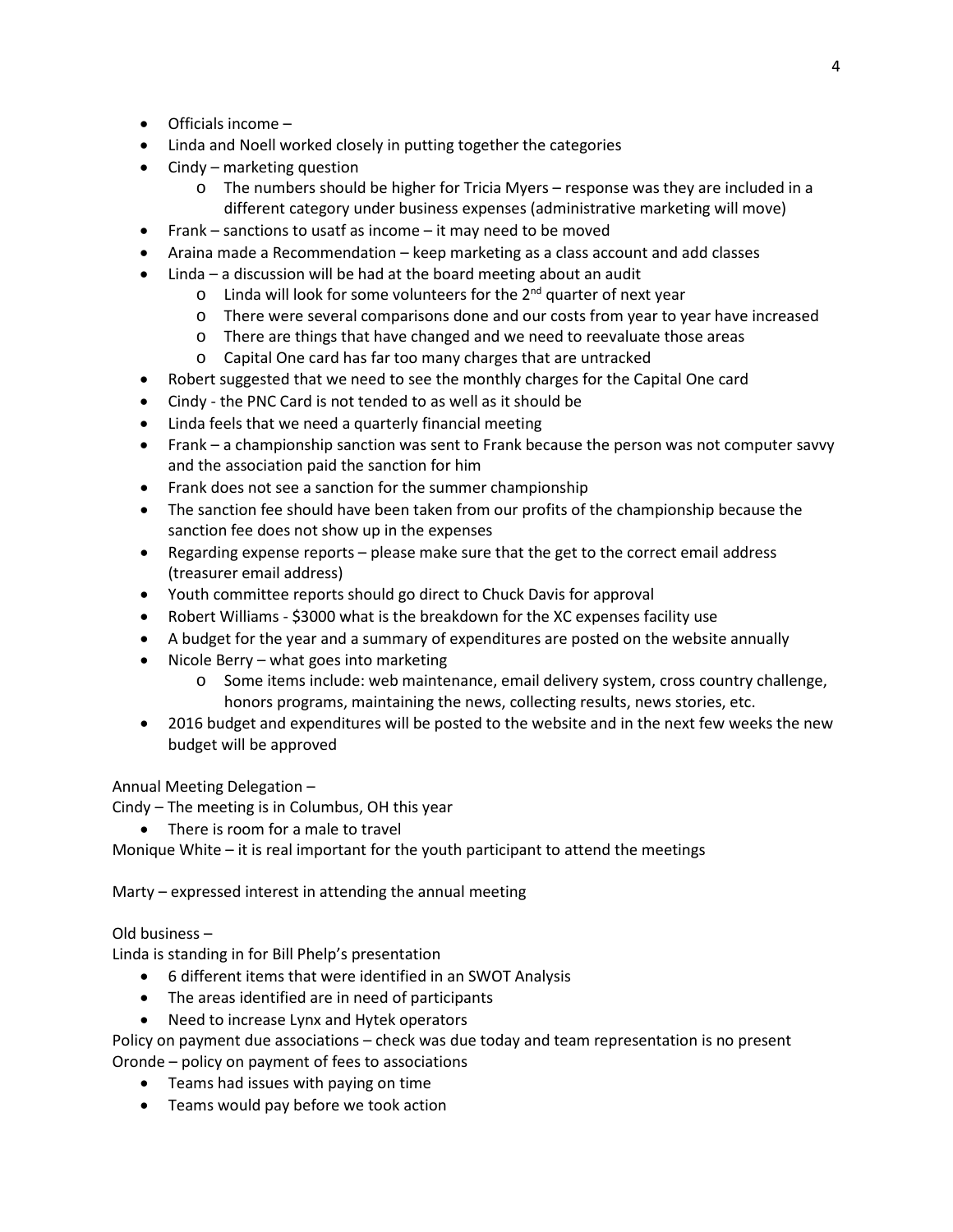- A penalty was proposed
- A late fee was to be added on and further actions with each step necessary
- Is there an electronic copy that can be posted on the website
- The association must adhere to the policy
- Joe Obeldobel teams do not submit the listed awards for finishing places what does the association do in regard to the lack of action. Teams have paid fees to compete and an action should be taken by the association on behalf of the athletes/teams/coaches
- The suggestion would be to file a grievance
- Robert Williams suggests that we need to include the items in a club of good standing
- Cindy suggests that we need to have an agreement in place that
- We need to follow or own policies and procedures and put the grievances in writing and present them to the Executive Board
- Robert Williams suggests that we assist clubs is recouping payments due
- Marty asked if we have a grievance
- $\bullet$  Joe O problem is who gets the grievance
- Clarification there is no grievance process in the Youth Committee
- The website should have a separate drop down for the grievance process and initiate the grievance
- Brenda there is a form in the national template and place it on the website separately
	- The information regarding a team hosting a meet was passed out
		- o The information must have date of approval and posted on the website
		- o The document may be amended to include language for awards
		- o Effective date must be January 9, 2017
		- o Discussion about when the document went into effect
- **New Business** 
	- $\circ$  Joe O on the website the sanction fee is listed and if you call Frank there is a discount
	- o The same information regarding the discount is not listed on the website
	- o Cindy suggests not to post the discount on the website unless there is a disclaimer is included about the youth committee approval

### Elections **Nominations**

# Robert Williams

Executive Board

President

in

Frank,  $2^{nd}$  Cindy and Robert Williams  $2^{nd}$  Steve, Frank withdraws his name – Robert was elected

 $1<sup>st</sup>$  Vice President nominations from the floor – Nicole Logan and  $2<sup>nd</sup>$  Frank

Nominations closed and Nicole is elected as 1<sup>st</sup> Vice President

 $2<sup>nd</sup>$  Vice President – Linda is nominated and  $2<sup>nd</sup>$  Noell nominations closed and Linda is elected Secretary Latonya is nominated  $2^{nd}$  and closed – accepted and closed Latonya is elected Treasurer Noell is nominated and  $2<sup>nd</sup>$  Joe Obeldobel nominations are closed and Noell is elected

Elected positions – President – Robert Williams  $1<sup>st</sup>$  Vice President – Nicole Logan 2<sup>nd</sup> Vice President – Linda Phelps Secretary – Latonya Salley-Sharif Treasurer – Noel Webb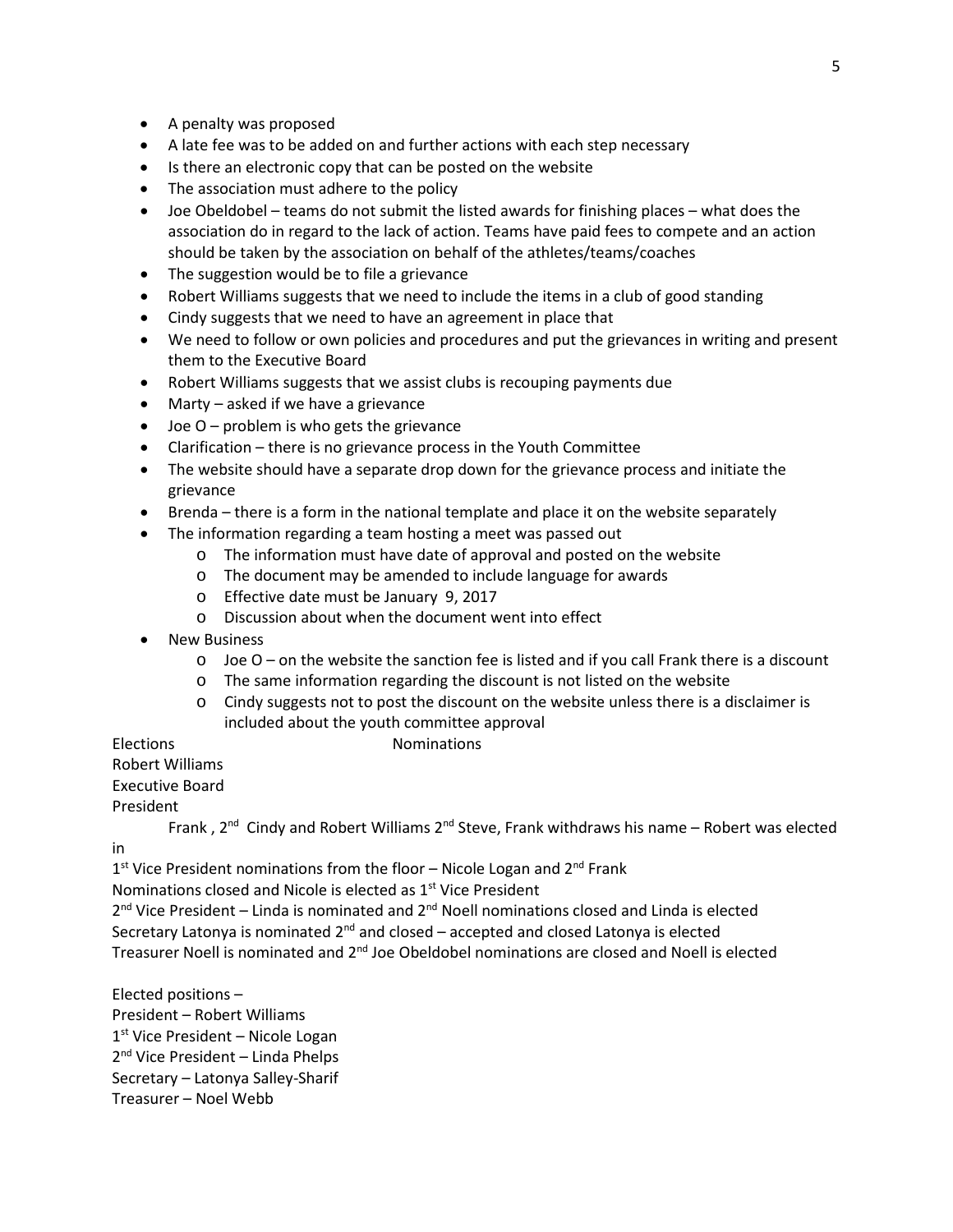At Large members and nominations Brenda Ansell Bill Phelps Marty Goldberg Frank Rodenbaugh Lowell Wetzel John Knabb Nicole Berry

Oronde Sharif – athlete at large

At large nominees had a chance to speak on their own behalf

Cindy Long, Chuck Davis, Oronde Sharif and Robert Shaviss counted ballots

- Results have been counted and the 4 members are: Brenda, Frank, Nicole, Lowell
- Motion was made to destroy the ballot
- Passed and ballots were destroyed

Athlete members – 4 Current members – Oronde Sharif, Caleb, Angel Williamson Wheat, Brian, Morgan Ansell was nominated and 2nd Karla Simmons was nominated and 2nd Oronde Sharif was nominated and 2nd Steve Meddings was nominated and 2<sup>nd</sup> Nominations for athletes have been closed Ballots have been counted and Athlete members for the association are: Oronde Sharif Caleb Steve Meddings Morgan Ansell

Motion to destroy the ballots and 2<sup>nd</sup> and ballots were destroyed

Officials nominations - Bruce Long  $2^{nd}$  made and Bruce was elected LDR and Track and Field Committee will meet to hold elections and report back to larger board

The board meeting was adjourned at 5:07 pm

| The youth committee was asked to remain to hold elections                                              |                                             |
|--------------------------------------------------------------------------------------------------------|---------------------------------------------|
| Chair - nominations for Chuck Davis                                                                    | Chuck was elected as chair                  |
| $1st$ Chair (track and field) – nominations for Oronde Sharif                                          | Oronde was elected as 2 <sup>nd</sup> chair |
| 2 <sup>nd</sup> Chair (cross country) – Ngozi, Steve Meddings, Robert Shaviss all were 2 <sup>nd</sup> |                                             |
| <sup>3rd</sup> Chair - Latonya Salley-Sharif was nominated                                             | Latonya was elected as 3rd chair            |
| Secretary - Becci Carter was nominated                                                                 | Becci was elected as secretary              |
| Treasuerer – Araina Graham was nominated and 2 <sup>nd</sup>                                           | Araina was elected as treasurer             |

2<sup>nd</sup> chair nominations were given the opportunity to speak Linda Phelps, Cindy Long, Oronde Sharif, and Robert Williams will count the ballots The ballots have been counted and Steve Meddings has been elected A call was made to destroy the ballots